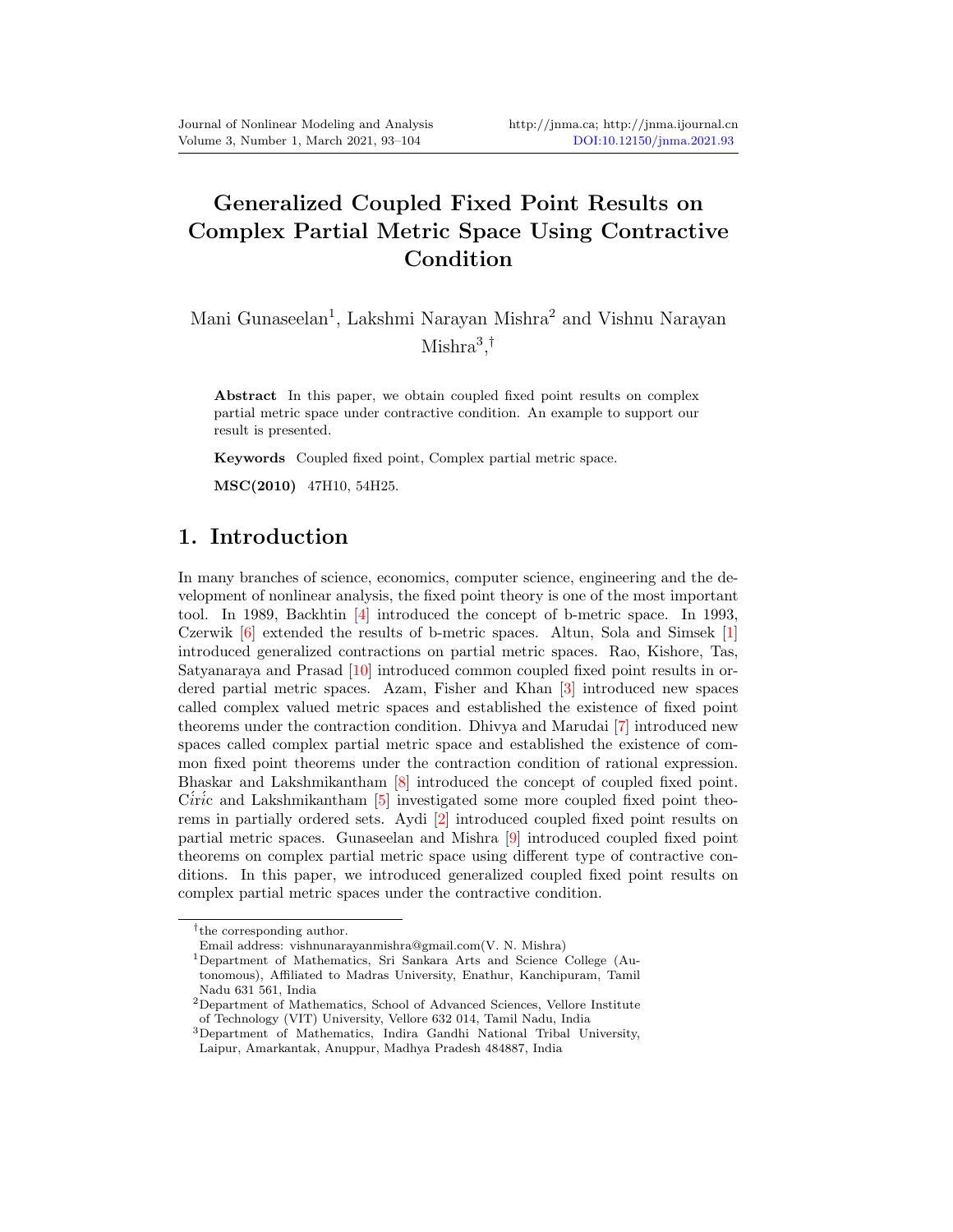# 2. Preliminaries

Let  $\mathbb C$  be the set of complex numbers and  $z_1, z_2 \in \mathbb C$ . Define a partial order  $\preceq$  on  $\mathbb C$ as follows:

 $z_1 \preceq z_2$  if and only if  $Re(z_1) \leq Re(z_2)$ ,  $Im(z_1) \leq Im(z_2)$ . Consequently, one can infer that  $z_1 \preceq z_2$  if one of the following conditions is satisfied: (i)  $Re(z_1) = Re(z_2)$ ,  $Im(z_1) < Im(z_2)$ , (ii) $Re(z_1) < Re(z_2)$ ,  $Im(z_1) = Im(z_2)$ ,  $(iii)Re(z_1) < Re(z_2), Im(z_1) < Im(z_2),$  $(iv)Re(z_1) = Re(z_2)$ ,  $Im(z_1) = Im(z_2)$ . In particular, we write  $z_1 \precsim z_2$  if  $z_1 \neq z_2$  and one of  $(i)$ ,  $(ii)$  and (iii) is satisfied and we write  $z_1 \prec z_2$  if only *(iii)* is satisfied. Notice that (a) If  $0 \le z_1 \le z_2$ , then  $|z_1| < |z_2|$ , (b) If  $z_1 \preceq z_2$  and  $z_2 \prec z_3$  then  $z_1 \prec z_3$ , (c) If  $a, b \in \mathbb{R}$  and  $a \leq b$  then  $az \leq bz$  for all  $z \in \mathbb{C}$ .

**Definition 2.1.** [\[7\]](#page-11-6) A complex partial metric on a non-empty set Y is a function  $\sigma_c: Y \times Y \to \mathbb{C}^+$  such that for all  $p, r, s \in Y$ : (i)  $0 \leq \sigma_c(p, p) \leq \sigma_c(p, r)$ (small self-distances) (ii)  $\sigma_c(p,r) = \sigma_c(r,p)(symmetry)$ (iii)  $\sigma_c(p,p) = \sigma_c(p,r) = \sigma_c(r,r) \Leftrightarrow p = r(\text{equality})$ (iv)  $\sigma_c(p,r) \preceq \sigma_c(p,s) + \sigma_c(s,r) - \sigma_c(s,s)$ (triangularity). A complex partial metric space is a pair  $(Y, \sigma_c)$  such that Y is a non empty set and  $\sigma_c$  is complex partial metric on Y.

For the complex partial metric  $\sigma_c$  on Y, the function  $d_{\sigma_c}: Y \times Y \to \mathbb{C}^+$  given by  $\sigma_c^t = 2\sigma_c(p,r) - \sigma_c(p,p) - \sigma_c(r,r)$  is a (usual) metric on Y. Each complex partial metric  $\sigma_c$  on Y generates a topology  $\tau_{\sigma_c}$  on Y with the base family of open  $\sigma_c$ -balls  ${B_{\sigma_c}(p,\epsilon) : p \in Y, \epsilon > 0},$  where  $B_{\sigma_c}(p,\epsilon) = {r \in Y : \sigma_c(p,r) < \sigma_c(p,p) + \epsilon}$  for all  $p \in Y$  and  $0 < \epsilon \in \mathbb{C}^+$ .

**Definition 2.2.** [\[7\]](#page-11-6) Let  $(Y, \sigma_c)$  be a complex partial metric space(CPMS). A sequence  $(p_n)$  in a CPMS  $(Y, \sigma_c)$  is convergent to  $p \in Y$ , if for every  $0 \prec \epsilon \in \mathbb{C}^+$  there is  $N \in \mathbb{N}$  such that for all  $n \in \mathbb{N}$  we get  $p_n \in B_{\sigma_c}(p, \epsilon)$ 

**Definition 2.3.** [\[7\]](#page-11-6) Let  $(Y, \sigma_c)$  be a complex partial metric space. A sequence  $(p_n)$ in a CPMS  $(Y, \sigma_c)$  is called Cauchy if there is  $a \in \mathbb{C}^+$  such that for every  $\epsilon \prec 0$ there is  $N \in \mathbb{N}$  such that for all  $n, m \geq N$ ;  $|\sigma_c(p_n, p_m) - a| < \epsilon$ .

**Definition 2.4.** [\[7\]](#page-11-6) Let  $(Y, \sigma_c)$  be a complex partial metric space(CPMS). (1) A CPMS  $(Y, \sigma_c)$  is said to be complete if a Cauchy sequence  $(p_n)$  in Y converges, with respect to  $\tau_{\sigma_c}$ , to a point  $p \in Y$  such that  $\sigma_c(p, p) = \lim_{n,m \to \infty} \sigma_c(p_n, p_m)$ .

(2) A mapping  $H: Y \to Y$  is said to be continuous at  $p_0 \in Y$  if for every  $\epsilon \prec 0$ , there exists  $\delta > 0$  such that  $H(B_{\sigma_c}(p_0, \delta)) \subset B_{\sigma_c}(H(p_0, \epsilon)).$ 

**Lemma 2.1.** [\[7\]](#page-11-6) Let  $(Y, \sigma_c)$  be a complex partial metric space. A sequence  $\{y_n\}$ is Cauchy sequence in the CPMS  $(Y, \sigma_c)$  then  $\{y_n\}$  is Cauchy in a metric space  $(Y, \sigma_c^t)$ .

**Definition 2.5.** Let  $(Y, \sigma_c)$  be a complex partial metric space(CPMS). Then an element  $(p, r) \in Y \times Y$  is said to be a coupled fixed point of the mapping F: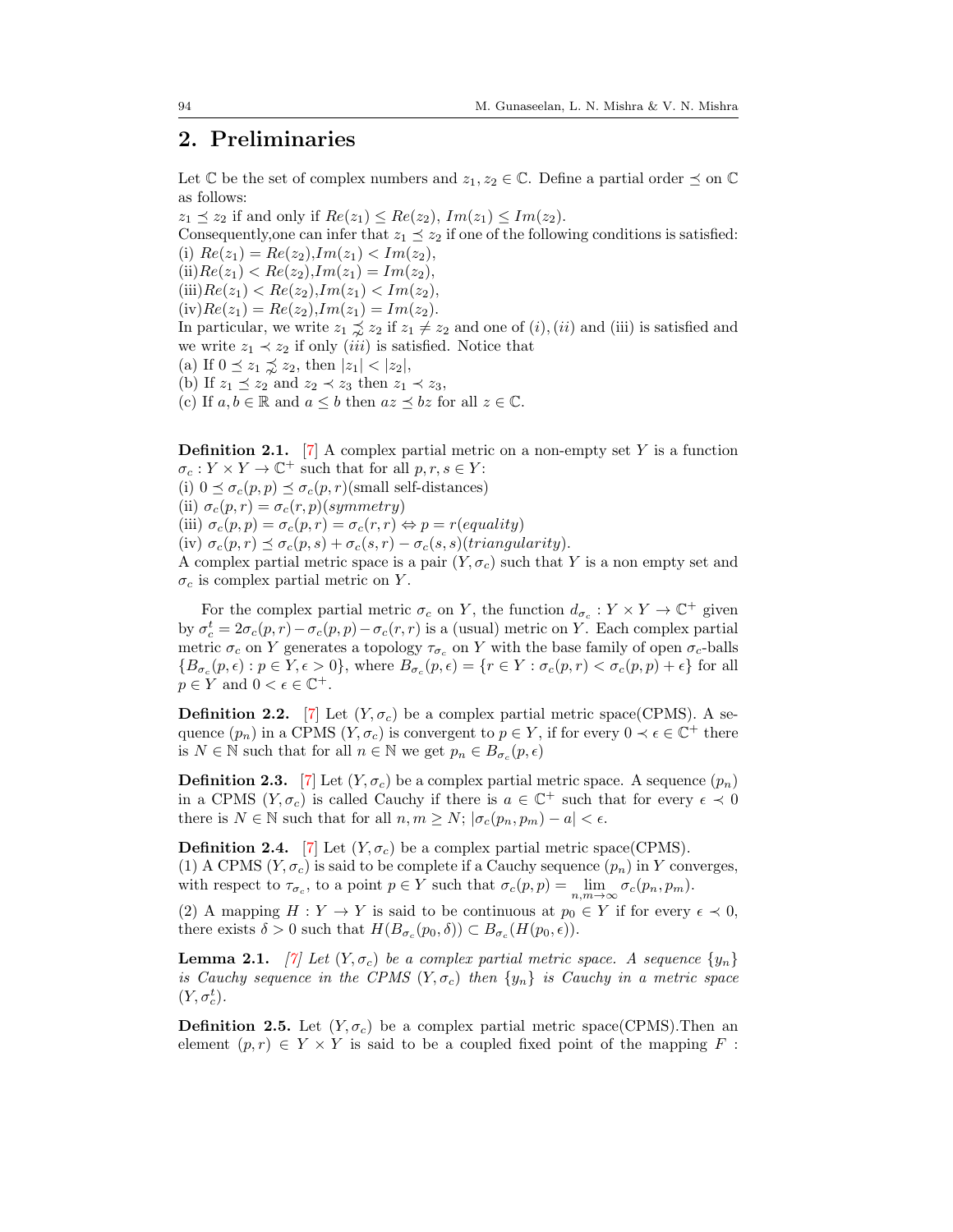$Y \times Y \to Y$  if  $F(p,r) = p$  and  $F(r,p) = r$ .

# 3. Main results

<span id="page-2-4"></span>**Theorem 3.1.** Let  $(Y, \sigma_c)$  be a complete complex partial metric space. Suppose that the mapping  $\psi: Y \times Y \to Y$  satisfies the following contractive condition for all  $p, q, r, s \in Y$ 

$$
\sigma_c(\psi(p,q), \psi(r,s)) \preceq k \sigma_c(p,r) + l \sigma_c(q,s),
$$

where k, l are nonnegative constants with  $k + l < 1$ . Then,  $\psi$  has a unique coupled fixed point.

**Proof.** Choose  $p_0, q_0 \in Y$  and set  $p_1 = \psi(p_0, q_0)$  and  $q_1 = \psi(q_0, p_0)$ . Continuing this process, set  $p_{n+1} = \psi(p_n, q_n)$  and  $q_{n+1} = \psi(q_n, p_n)$ . Then,

<span id="page-2-0"></span>
$$
\sigma_c(p_n, p_{n+1}) = \sigma_c(\psi(p_{n-1}, q_{n-1}), \psi(p_n, q_n))
$$
  

$$
\leq k \sigma_c(p_{n-1}, p_n) + l \sigma_c(q_{n-1}, q_n)
$$

which implies that

<span id="page-2-1"></span>
$$
|\sigma_c(p_n, p_{n+1})| \le k |\sigma_c(p_{n-1}, p_n)| + l |\sigma_c(q_{n-1}, q_n)| \tag{3.1}
$$

Similarly, one can prove that

$$
|\sigma_c(q_n, q_{n+1})| \le k |\sigma_c(q_{n-1}, q_n)| + l |\sigma_c(p_{n-1}, p_n)| \tag{3.2}
$$

From  $(3.1)$  and  $(3.2)$ , we get

$$
|\sigma_c(p_n, p_{n+1})| + |\sigma_c(q_n, q_{n+1})| \le (k+l)(|\sigma_c(q_{n-1}, q_n)| + |\sigma_c(p_{n-1}, p_n)|)
$$
  
=  $\alpha(|\sigma_c(q_{n-1}, q_n)| + |\sigma_c(p_{n-1}, p_n)|)$ 

where  $\alpha = k + l < 1$ . Also,

<span id="page-2-2"></span>
$$
|\sigma_c(p_{n+1}, p_{n+2})| \le k |\sigma_c(p_n, p_{n+1})| + l |\sigma_c(q_n, q_{n+1})| \tag{3.3}
$$

<span id="page-2-3"></span>
$$
|\sigma_c(q_{n+1}, q_{n+2})| \le k |\sigma_c(q_n, q_{n+1})| + l |\sigma_c(p_n, p_{n+1})|
$$
\n(3.4)

From  $(3.3)$  and  $(3.4)$ , we get

$$
|\sigma_c(p_{n+1}, p_{n+2})| + |\sigma_c(q_{n+1}, q_{n+2})| \le (k+l)(|\sigma_c(q_n, q_{n+1})| + |\sigma_c(p_n, p_{n+1})|)
$$
  
=  $\alpha(|\sigma_c(q_n, q_{n+1})| + |\sigma_c(p_n, p_{n+1})|)$ 

Repeating this way, we get

$$
|\sigma_c(p_n, p_{n+1})| + |\sigma_c(q_n, q_{n+1})| \leq \alpha(|\sigma_c(q_{n-1}, q_n)| + |\sigma_c(p_{n-1}, p_n)|)
$$
  
\n
$$
\leq \alpha^2(|\sigma_c(q_{n-2}, q_{n-1})| + |\sigma_c(p_{n-2}, p_{n-1})|)
$$
  
\n
$$
\leq \cdots \leq \alpha^n(|\sigma_c(q_0, q_1)| + |\sigma_c(p_0, p_1)|)
$$

Now, if  $|\sigma_c(p_n, p_{n+1})| + |\sigma_c(q_n, q_{n+1})| = s_n$ , then

$$
s_n \le \alpha s_{n-1} \le \dots \le \alpha^n s_0 \tag{3.5}
$$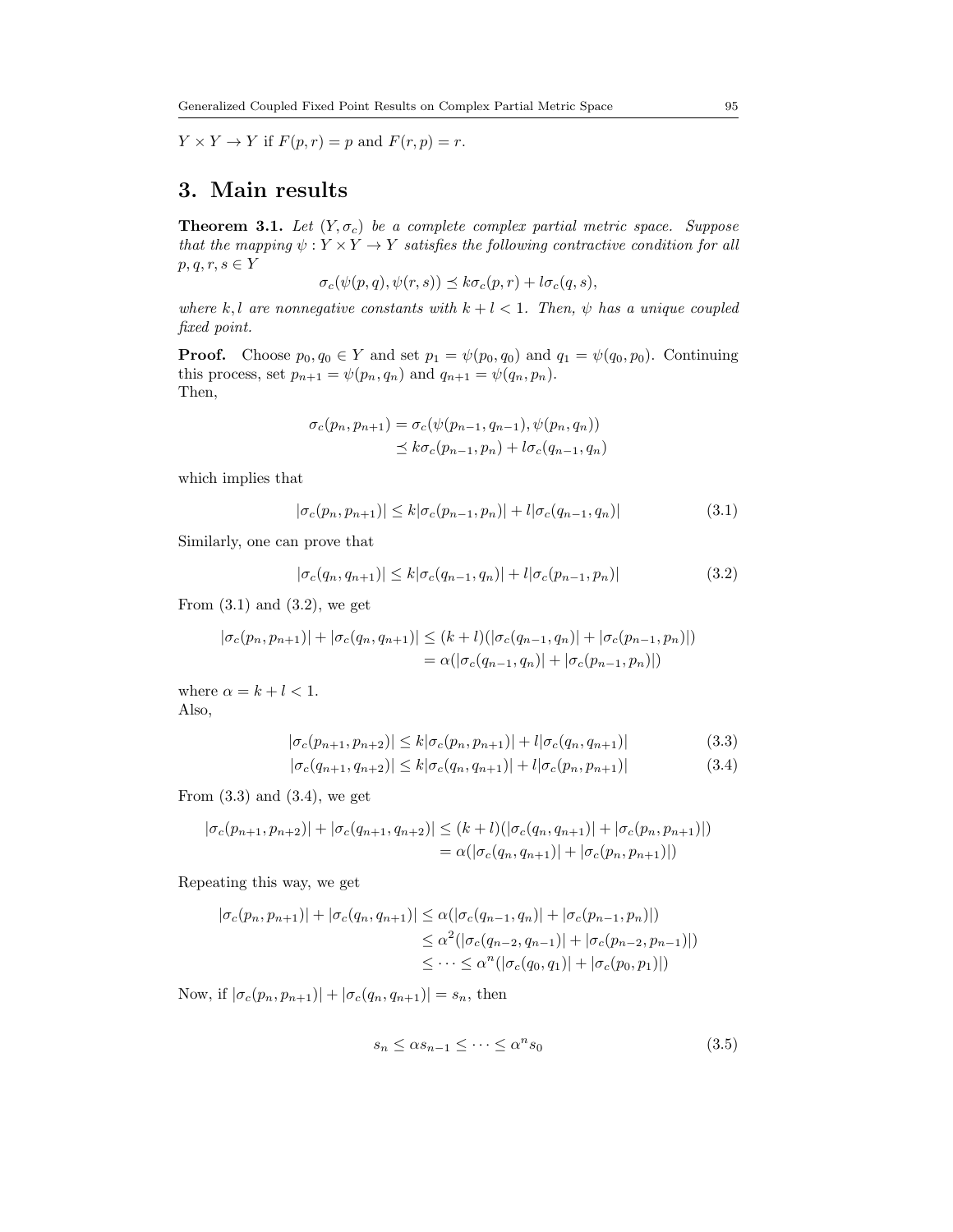If  $s_0 = 0$  then  $|\sigma_c(p_0, p_1)| + |\sigma_c(q_0, q_1)| = 0$ . Hence  $p_0 = p_1 = \psi(p_0, q_0)$  and  $q_0 = q_1 = \psi(q_0, p_0)$ , which implies that  $(p_0, q_0)$  is a coupled fixed point of  $\psi$ . Let  $s_0 > 0$ . For each  $n \geq m$ , we have

$$
\sigma_c(p_n, p_m) \preceq \sigma_c(p_n, p_{n-1}) + \sigma_c(p_{n-1}, p_{n-2}) - \sigma_c(p_{n-1}, p_{n-1}) \n+ \sigma_c(p_{n-2}, p_{n-3}) + \sigma_c(p_{n-3}, p_{n-4}) - \sigma_c(p_{n-3}, p_{n-3}) \n+ \cdots + \sigma_c(p_{m+2}, p_{m+1}) + \sigma_c(p_{m+1}, p_m) - \sigma_c(p_{m+1}, p_{m+1}) \n\preceq \sigma_c(p_n, p_{n-1}) + \sigma_c(p_{n-1}, p_{n-2}) + \cdots + \sigma_c(p_{m+1}, p_m)
$$

which implies that

$$
|\sigma_c(p_n, p_m)| \leq |\sigma_c(p_n, p_{n-1})| + |\sigma_c(p_{n-1}, p_{n-2})| + \cdots + |\sigma_c(p_{m+1}, p_m)|.
$$

Similarly, one can prove that

$$
|\sigma_c(q_n, q_m)| \leq |\sigma_c(q_n, q_{n-1})| + |\sigma_c(q_{n-1}, q_{n-2})| + \cdots + |\sigma_c(q_{m+1}, q_m)|.
$$

Thus,

$$
|\sigma_c(p_n, p_m)| + |\sigma_c(q_n, q_m)| \le s_{n-1} + s_{n-2} + s_{n-3} + \dots + s_m
$$
  
\n
$$
\le (\alpha^{n-1} + \alpha^{n-2} + \dots + \alpha^m) s_0
$$
  
\n
$$
\le \frac{\alpha^m}{1 - \alpha} s_0 \to 0 \quad n \to \infty.
$$

which implies that  $\{p_n\}$  and  $\{q_n\}$  are Cauchy sequences in  $(Y, \sigma_c)$ . Since the partial metric space  $(Y, \sigma_c)$  is complete, there exist  $p, q \in Y$  such that  $\{p_n\} \to p$  and  $q_n \to q$  as  $n \to \infty$  and  $\sigma_c(p,p) = \lim_{n \to \infty} \sigma_c(p,p_n) = \lim_{n,m \to \infty} \sigma_c(p_n, p_m) = 0$ ,  $\sigma_c(q,q) = \lim_{n \to \infty} \sigma_c(q,q_n) = \lim_{n,m \to \infty} \sigma_c(q_n,q_m) = 0$ . We now show that  $p =$  $\psi(p,q)$ . We suppose on the contrary that  $p \neq \psi(p,q)$  and  $q \neq \psi(q,p)$  so that  $0 \prec \sigma_c(p, \psi(p,q)) = l_1$  and  $0 \prec \sigma_c(q, \psi(q,p)) = l_2$ then

$$
l_1 = \sigma_c(p, \psi(p, q)) \preceq \sigma_c(p, p_{n+1}) + \sigma_c(p_{n+1}, \psi(p, q))
$$
  
=  $\sigma_c(p, p_{n+1}) + \sigma_c(\psi(p_n, q_n), \psi(p, q))$   
 $\preceq \sigma_c(p, p_{n+1}) + k\sigma_c(p_n, p) + l\sigma_c(q_n, q)$ 

which implies that

$$
|l_1| \leq |\sigma_c(p, p_{n+1})| + k|\sigma_c(p_n, p)| + l|\sigma_c(q_n, q)|
$$

As  $n \to \infty$ ,  $|l_1| \leq 0$ . Which is a contradiction, therefore  $|\sigma_c(p, \psi(p, q))| = 0$  which implies that  $p = \psi(p, q)$ . Similarly we can prove that  $q = \psi(q, p)$ . Thus  $(p, q)$  is a coupled fixed point of  $\psi$ . Now, if  $(q, h)$  is another coupled fixed point of  $\psi$ , then

$$
\sigma_c(p,g) = \sigma_c(\psi(p,q), \psi(g,h)) \preceq k \sigma_c(p,g) + l \sigma(q,h),
$$

Thus,

$$
\sigma_c(p,g) \preceq \frac{l}{1-k} \sigma_c(q,h) \tag{3.6}
$$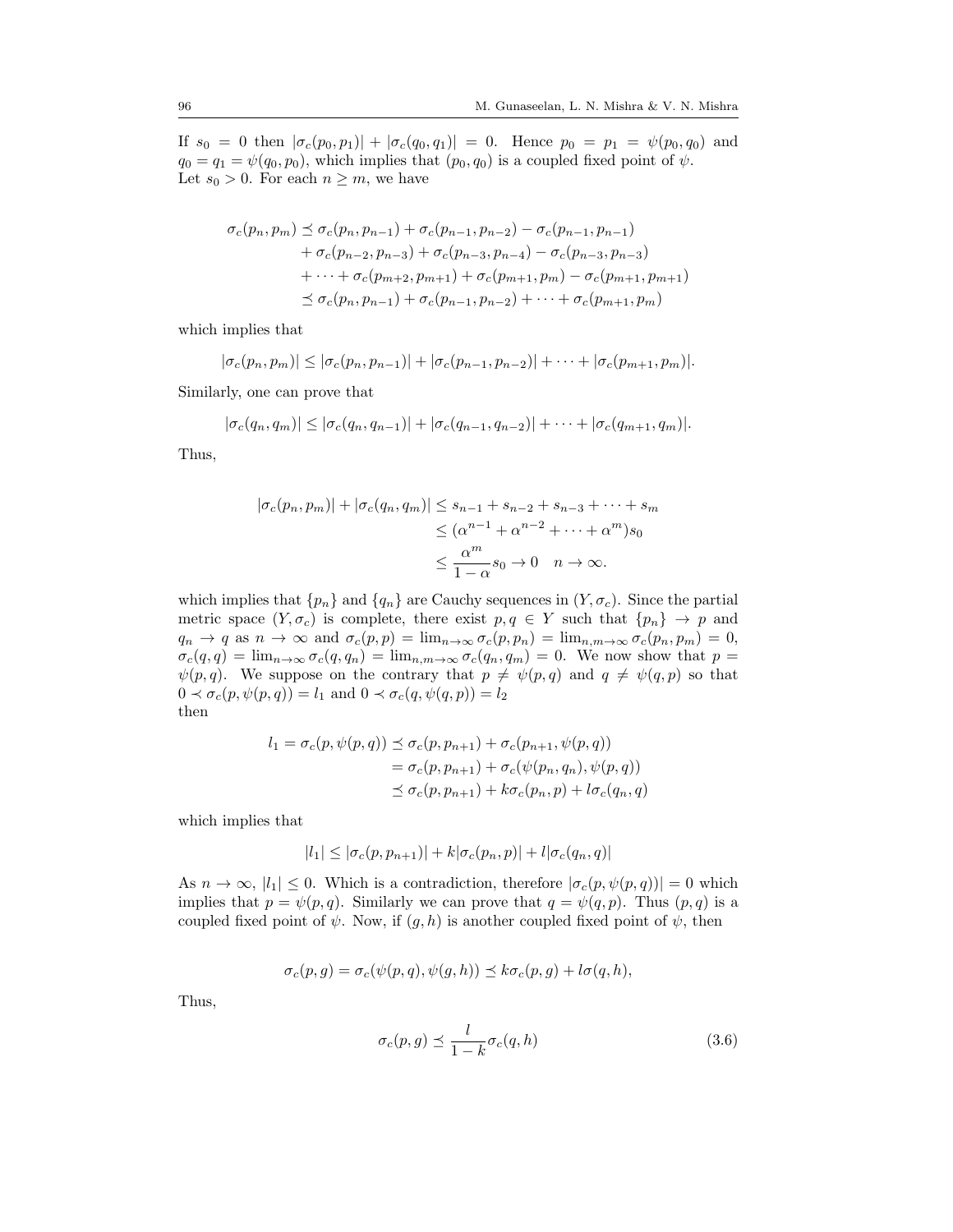which implies that

<span id="page-4-0"></span>
$$
|\sigma_c(p,g)| \le \frac{l}{1-k} |\sigma_c(q,h)| \tag{3.7}
$$

Similarly,

<span id="page-4-1"></span>
$$
|\sigma_c(q,h)| \le \frac{l}{1-k} |\sigma_c(p,g)| \tag{3.8}
$$

From  $(3.7)$  and  $(3.8)$ , we get

$$
|\sigma_c(p,g)| + |\sigma_c(q,h)| \le \frac{l}{1-k} [|\sigma_c(p,g)| + |\sigma_c(q,h)|]
$$
  

$$
(1 - \frac{l}{1-k})(|\sigma_c(p,g)| + |\sigma_c(q,h)|) \le 0
$$

Since  $k + l < 1$ , this implies that  $|\sigma_c(p, g)| + |\sigma_c(q, h)| \leq 0$ . Therefore  $p = g$  and  $q = h \implies (p, q) = (g, h).$  $\Box$ 

Thus,  $\psi$  has a unique coupled fixed point.

<span id="page-4-3"></span>Corollary 3.1. Let  $(Y, \sigma_c)$  be a complete complex partial metric space. Suppose that the mapping  $\psi: Y \times Y \to Y$  satisfies the following contractive condition for all  $p, q, r, s \in Y$ 

<span id="page-4-2"></span>
$$
\sigma_c(\psi(p,q), \psi(r,s)) \preceq \frac{k}{2} (\sigma_c(p,r) + \sigma_c(q,s)), \tag{3.9}
$$

where  $0 \leq k < 1$ . Then,  $\psi$  has a unique coupled fixed point.

**Example 3.1.** Let  $Y = [0, \infty)$  endowed with the usual complex partial metric  $\sigma_c: Y \times Y \to [0, \infty)$  defined by  $\sigma_c(p,q) = \max\{p,q\}(1+i)$ . The complex partial metric space  $(Y, \sigma_c)$  is complete because  $(Y, \sigma_c^t)$  is complete. Indeed, for any  $p, q \in Y$ 

$$
\sigma_c^t = 2\sigma_c(p, r) - \sigma_c(p, p) - \sigma_c(r, r)
$$
  
= 2 max{p, q}(1 + i) - (p + ip) - (q + iq)  
= |p - q| + i|p - q|.

Thus,  $(Y, \sigma_c)$  is the Euclidean complex metric space which is complete. Consider the mapping  $\psi \colon Y \times Y \to Y$  defined by  $\psi(p,q) = \frac{p+q}{2}$ . For any  $p,q,g,h \in Y$ , we have

$$
\sigma_c(\psi(p,q), \psi(g, h)) = \frac{1}{12} \max\{p+q, g+h\}(1+i)
$$
  
\n
$$
\leq \frac{1}{12} [\max\{p, g\} + \max\{q, h\}](1+i)
$$
  
\n
$$
= \frac{1}{12} [\sigma_c(p, u) + \sigma_c(q, h)].
$$

which is the contractive condition [\(3.9\)](#page-4-2) for  $k = \frac{1}{6}$ . Therefore, by Corollary [3.1,](#page-4-3)  $\psi$  has a unique coupled fixed point, which is  $(0, 0)$ . Note that if the mapping  $\psi \colon Y \times Y \to Y$  is given by  $\psi(p,q) = \frac{p+q}{2}$ , then  $\psi$  satisfies the contractive condition  $(3.9)$  for  $k = 1$ , that is,

$$
\sigma_c(\psi(p,q), \psi(g,h)) = \frac{1}{2} \max\{p+q, g+h\}(1+i)
$$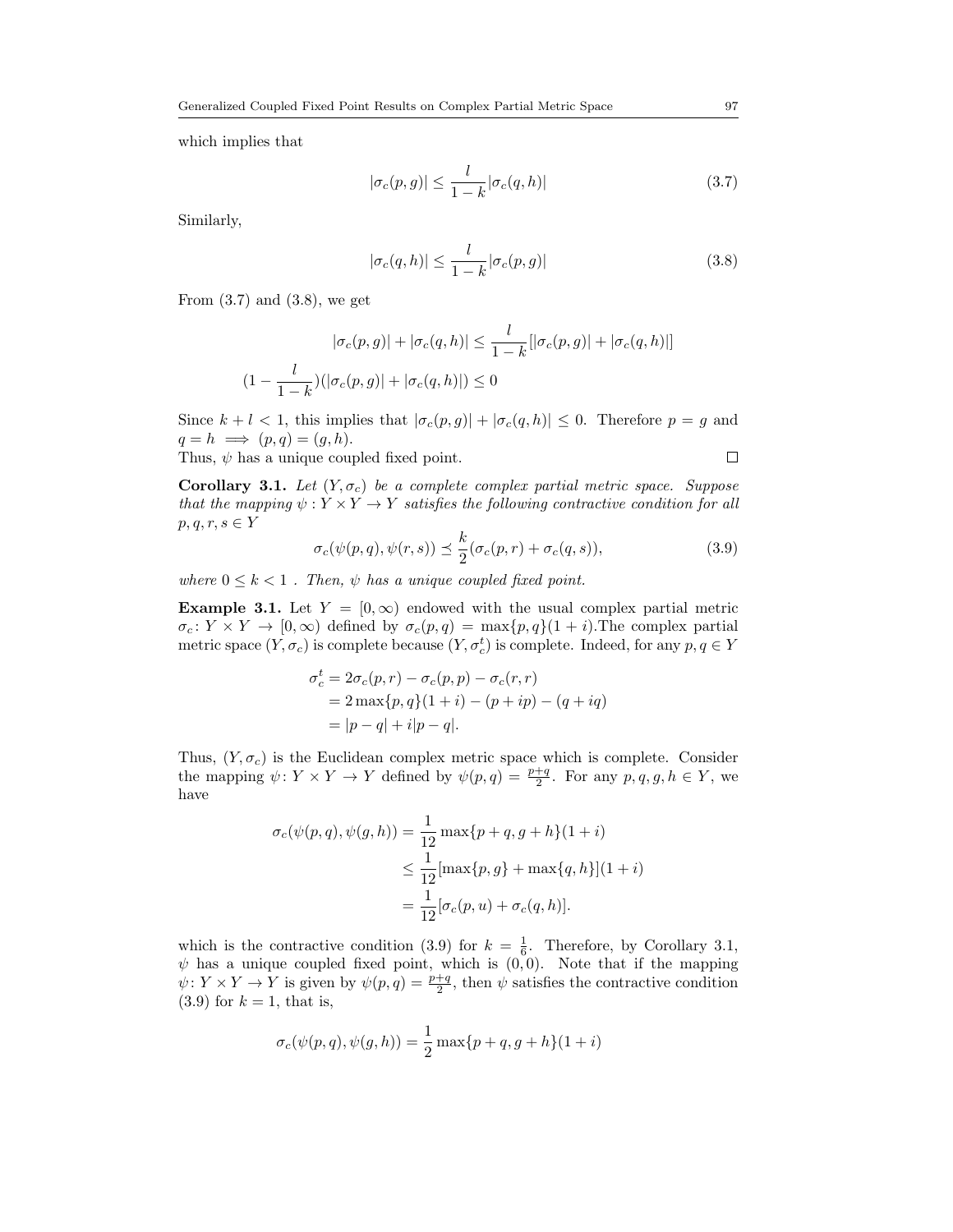$$
\leq \frac{1}{2} [\max\{p, g\} + \max\{q, h\}] (1 + i)
$$

$$
= \frac{1}{2} [\sigma_c(p, g) + \sigma_c(q, h)].
$$

In this case,  $(0,0)$  and  $(1,1)$  are both coupled fixed points of  $\psi$ , and hence, the coupled fixed point of  $\psi$  is not unique. This shows that the condition  $k < 1$ in Corollary [3.1,](#page-4-3) and hence  $k + l < 1$  in Theorem [3.1](#page-2-4) cannot be omitted in the statement of the aforesaid results.

<span id="page-5-3"></span>**Theorem 3.2.** Let  $(Y, \sigma_c)$  be a complete complex partial metric space. Suppose that the mapping  $\psi: Y \times Y \to Y$  satisfies the following contractive condition for all  $p, q, r, s \in Y$ 

$$
\sigma_c(\psi(p,q), \psi(r,s)) \preceq k \sigma_c(\psi(p,q), r) + l \sigma_c(\psi(r,s), p),
$$

where k, l are nonnegative constants with  $k + 2l < 1$ . Then,  $\psi$  has a unique coupled fixed point.

**Proof.** Choose  $p_0, q_0 \in Y$  and set  $p_1 = \psi(p_0, q_0)$  and  $q_1 = \psi(q_0, p_0)$ . Continuing this process, set  $p_{n+1} = \psi(p_n, q_n)$  and  $q_{n+1} = \psi(q_n, p_n)$ . Then,

$$
\sigma_c(p_n, p_{n+1}) = \sigma_c(\psi(p_{n-1}, q_{n-1}), \psi(p_n, q_n))
$$
  
\n
$$
\leq k \sigma_c(\psi(p_{n-1}, q_{n-1}), p_n) + l \sigma_c(\psi(p_n, q_n), p_{n-1})
$$
  
\n
$$
= k \sigma_c(p_n, p_n) + l \sigma_c(p_{n+1}, p_{n-1})
$$
  
\n
$$
\leq k \sigma_c(p_n, p_{n+1}) + l \sigma_c(p_{n+1}, p_{n-1})
$$
  
\n
$$
\leq k \sigma_c(p_n, p_{n+1}) + l(\sigma_c(p_{n+1}, p_n) + \sigma_c(p_n, p_{n-1}) - \sigma_c(p_n, p_n))
$$
  
\n
$$
\leq k \sigma_c(p_n, p_{n+1}) + l(\sigma_c(p_{n+1}, p_n) + \sigma_c(p_n, p_{n-1}))
$$
  
\n
$$
\leq \frac{l}{1 - (k + l)} \sigma_c(p_n, p_{n-1})
$$

which implies that

<span id="page-5-0"></span>
$$
|\sigma_c(p_n, p_{n+1})| \le \frac{l}{1 - (k+l)} |\sigma_c(p_n, p_{n-1})|
$$
\n(3.10)

Similarly, one can prove that

<span id="page-5-1"></span>
$$
|\sigma_c(q_n, q_{n+1})| \le \frac{l}{1 - (k+l)} |\sigma_c(q_n, q_{n-1})|
$$
\n(3.11)

From [\(3.10\)](#page-5-0) and [\(3.11\)](#page-5-1), we get

$$
|\sigma_c(p_n, p_{n+1})| + |\sigma_c(q_n, q_{n+1})| \le \frac{l}{1 - (k+l)} (|\sigma_c(p_n, p_{n-1})| + |\sigma_c(q_n, q_{n-1})|)
$$
  
=  $\alpha(|\sigma_c(p_n, p_{n-1})| + |\sigma_c(q_n, q_{n-1})|)$ 

where  $\alpha = \frac{l}{1-(k+l)} < 1$ . Also,

<span id="page-5-2"></span>
$$
|\sigma_c(p_{n+1}, p_{n+2})| \le \frac{l}{1 - (k+l)} |\sigma_c(p_n, p_{n-1})|
$$
\n(3.12)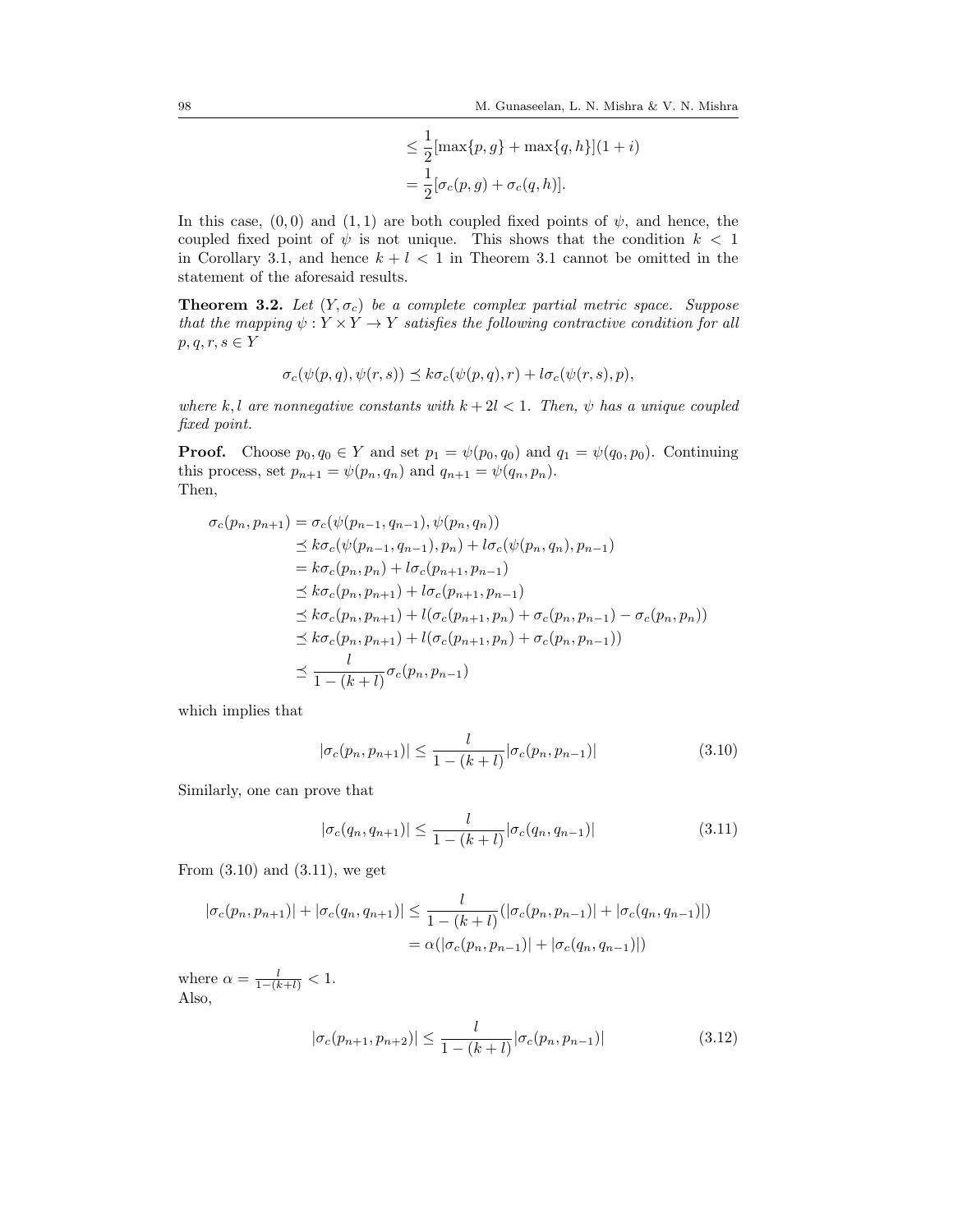Generalized Coupled Fixed Point Results on Complex Partial Metric Space 99

<span id="page-6-0"></span>
$$
|\sigma_c(q_{n+1}, q_{n+2})| \le \frac{l}{1 - (k+l)} |\sigma_c(q_n, q_{n-1})|
$$
\n(3.13)

From [\(3.12\)](#page-5-2) and [\(3.13\)](#page-6-0), we get

$$
|\sigma_c(p_{n+1}, p_{n+2})| + |\sigma_c(q_{n+1}, q_{n+2})| \leq \frac{l}{1 - (k+l)} (|\sigma_c(p_n, p_{n-1})| + |\sigma_c(q_n, q_{n-1})|)
$$
  
=  $\alpha(|\sigma_c(p_n, p_{n-1})| + |\sigma_c(q_n, q_{n-1})|)$ 

Repeating this way, we get

$$
|\sigma_c(p_n, p_{n+1})| + |\sigma_c(q_n, q_{n+1})| \leq \alpha(|\sigma_c(p_n, p_{n-1})| + |\sigma_c(q_n, q_{n-1})|)
$$
  

$$
\leq \alpha^2(|\sigma_c(q_{n-2}, q_{n-1})| + |\sigma_c(p_{n-2}, p_{n-1})|)
$$
  

$$
\leq \cdots \leq \alpha^n(|\sigma_c(q_0, q_1)| + |\sigma_c(p_0, p_1)|)
$$

Now, if  $|\sigma_c(p_n, p_{n+1})| + |\sigma_c(q_n, q_{n+1})| = s_n$ , then

$$
s_n \le \alpha s_{n-1} \le \dots \le \alpha^n s_0 \tag{3.14}
$$

If  $s_0 = 0$  then  $|\sigma_c(p_0, q_1)| + |\sigma_c(q_0, q_1)| = 0$ . Hence  $p_0 = p_1 = \psi(p_0, q_0)$  and  $q_0 = q_1 = \psi(q_0, p_0)$ , which implies that  $(p_0, q_0)$  is a coupled fixed point of  $\psi$ . Let  $s_0 > 0$ . For each  $n \geq m$ , we have

$$
\sigma_c(p_n, p_m) \preceq \sigma_c(p_n, p_{n-1}) + \sigma_c(p_{n-1}, p_{n-2}) - \sigma_c(p_{n-1}, p_{n-1}) \n+ \sigma_c(p_{n-2}, p_{n-3}) + \sigma_c(p_{n-3}, p_{n-4}) - \sigma_c(p_{n-3}, p_{n-3}) \n+ \cdots + \sigma_c(p_{m+2}, p_{m+1}) + \sigma_c(p_{m+1}, p_m) - \sigma_c(p_{m+1}, p_{m+1}) \n\preceq \sigma_c(p_n, p_{n-1}) + \sigma_c(p_{n-1}, p_{n-2}) + \cdots + \sigma_c(p_{m+1}, p_m)
$$

which implies that

$$
|\sigma_c(p_n, p_m)| \leq |\sigma_c(p_n, p_{n-1})| + |\sigma_c(p_{n-1}, p_{n-2})| + \cdots + |\sigma_c(p_{m+1}, p_m)|.
$$

Similarly,one can prove that

$$
|\sigma_c(q_n, q_m)| \leq |\sigma_c(q_n, q_{n-1})| + |\sigma_c(q_{n-1}, q_{n-2})| + \cdots + |\sigma_c(q_{m+1}, q_m)|.
$$

Thus,

$$
|\sigma_c(p_n, p_m)| + |\sigma_c(q_n, q_m)| \le s_{n-1} + s_{n-2} + s_{n-3} + \dots + s_m
$$
  
\n
$$
\le (\alpha^{n-1} + \alpha^{n-2} + \dots + \alpha^m) s_0
$$
  
\n
$$
\le \frac{\alpha^m}{1 - \alpha} s_0 \to 0 \quad n \to \infty.
$$

which implies that  $\{p_n\}$  and  $\{q_n\}$  are Cauchy sequences in  $(Y, \sigma_c)$ . Since the partial metric space  $(Y, \sigma_c)$  is complete, there exist  $p, q \in Y$  such that  $\{p_n\} \to p$  and  $q_n \to q$  as  $n \to \infty$  and  $\sigma_c(p,p) = \lim_{n \to \infty} \sigma_c(p,p_n) = \lim_{n,m \to \infty} \sigma_c(p_n, p_m)$  $0, \sigma_c(q,q) = \lim_{n \to \infty} \sigma_c(q,q_n) = \lim_{n,m \to \infty} \sigma_c(q_n,q_m) = 0$ . We now show that  $p = \psi(p, q)$ . We suppose on the contrary that  $p \neq \psi(p, q)$  and  $q \neq \psi(q, p)$  so that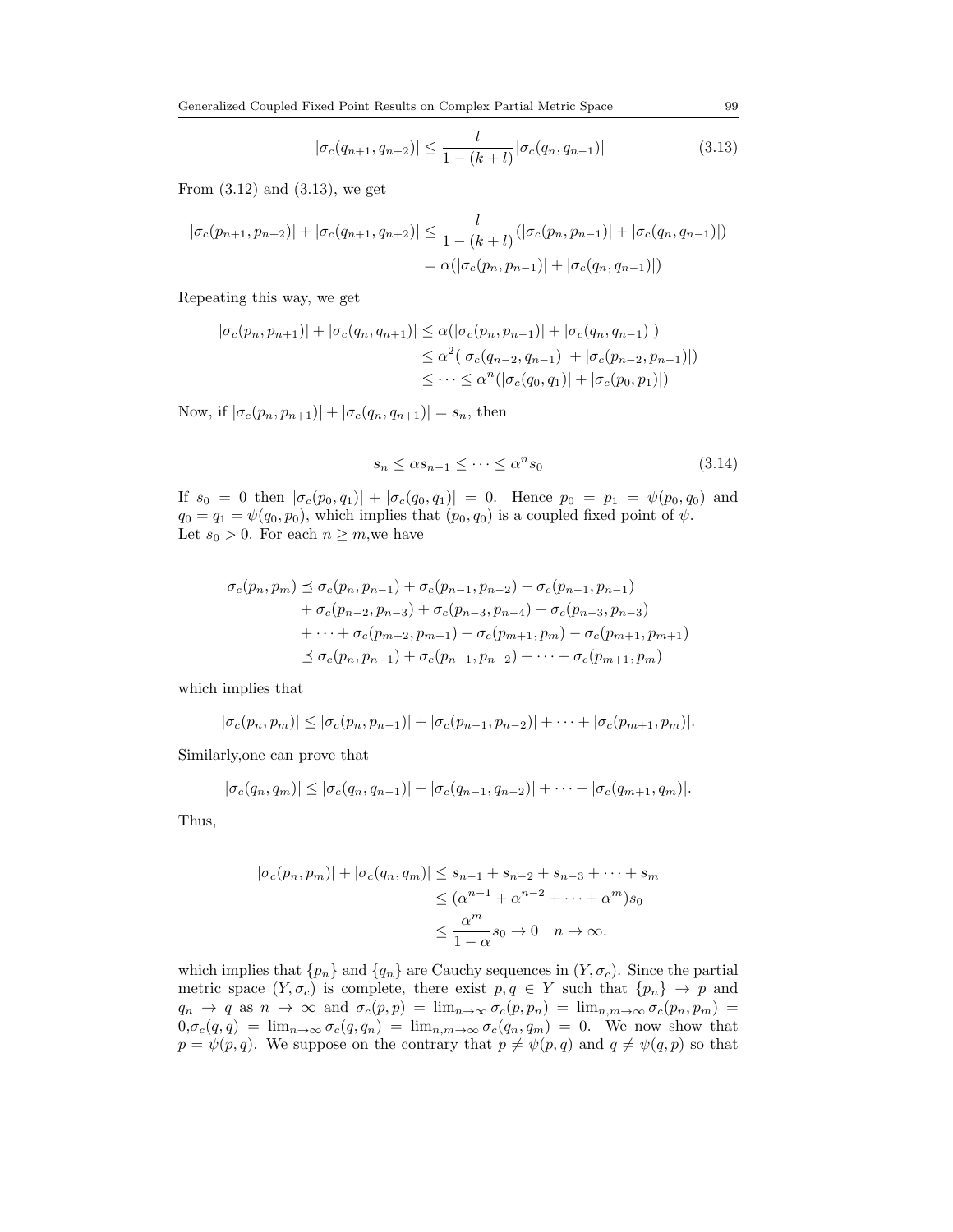$0 \prec \sigma_c(p, \psi(p,q)) = l_1$  and  $0 \prec \sigma_c(q, \psi(q,p)) = l_2$ then

$$
l_1 = \sigma_c(p, \psi(p, q)) \preceq \sigma_c(p, p_{n+1}) + \sigma_c(p_{n+1}, \psi(p, q))
$$
  
=  $\sigma_c(p, p_{n+1}) + \sigma_c(\psi(p_n, q_n), \psi(p, q))$   
 $\preceq \sigma_c(p, p_{n+1}) + k\sigma_c(\psi(p_n, q_n), p) + l\sigma_c(\psi(p, q), p_n)$   
=  $\sigma_c(p, p_{n+1}) + k\sigma_c(p_{n+1}, p) + l\sigma_c(\psi(p, q), p_n)$ 

which implies that

$$
|l_1| \leq |\sigma_c(p, p_{n+1})| + k|\sigma_c(p_n, p)| + l|\sigma_c(\psi(p, q), p_n)|
$$

As  $n \to \infty$ ,  $|l_1| \leq 0$ . Which is a contradiction, therefore  $|\sigma_c(p, \psi(p, q))| = 0$  which implies that  $p = \psi(p, q)$ . Similarly we can prove that  $q = \psi(q, p)$ . Thus  $(p, q)$  is a coupled fixed point of  $\psi$ . Now, if  $(g, h)$  is another coupled fixed point of  $\psi$ , then

$$
\sigma_c(p,g) = \sigma_c(\psi(p,q), \psi(g,h)) \leq k \sigma_c(\psi(p,q),g) + l \sigma(\psi(g,h),p),
$$

Thus,

$$
(1 - (k+l))\sigma_c(p, g) \preceq 0 \tag{3.15}
$$

which implies that

$$
(1 - (k + l))|\sigma_c(p, g)| \le 0
$$
\n(3.16)

Similarly,

$$
(1 - (k + l))|\sigma_c(q, h)| \le 0
$$
\n(3.17)

<span id="page-7-1"></span><span id="page-7-0"></span> $\Box$ 

From [\(3.16\)](#page-7-0) and [\(3.17\)](#page-7-1), since  $k + l < 1$ . Therefore  $p = g$  and  $q = h$ which implies that  $(p, q) = (g, h)$ .

Thus,  $\psi$  has a unique coupled fixed point.

from theorems [\(3.2\)](#page-5-3) with  $k = l$ , we get the following corollary.

Corollary 3.2. Let  $(Y, \sigma_c)$  be a complete complex partial metric space. Suppose that the mapping  $\psi: Y \times Y \to Y$  satisfies the following contractive condition for all  $p, q, r, s \in Y$ 

$$
\sigma_c(\psi(p,q), \psi(r,s)) \preceq k(\sigma_c(\psi(p,q), r) + \sigma_c(\psi(r,s), p)),
$$

where k is nonnegative constant with  $k < \frac{1}{3}$ . Then,  $\psi$  has a unique coupled fixed point.

<span id="page-7-2"></span>**Theorem 3.3.** Let  $(Y, \sigma_c)$  be a complete complex partial metric space. Suppose that the mapping  $\psi: Y \times Y \to Y$  satisfies

$$
\sigma_c(\psi(p,q), \psi(r,s)) \preceq r \max\{\sigma_c(p,r), \sigma_c(q,s), \sigma_c(\psi(p,q),p), \sigma_c(\psi(r,s),r)\},\
$$

for all  $p, q, r, s \in Y$ . If  $r \in [0, 1)$ , then  $\psi$  has a unique coupled fixed point.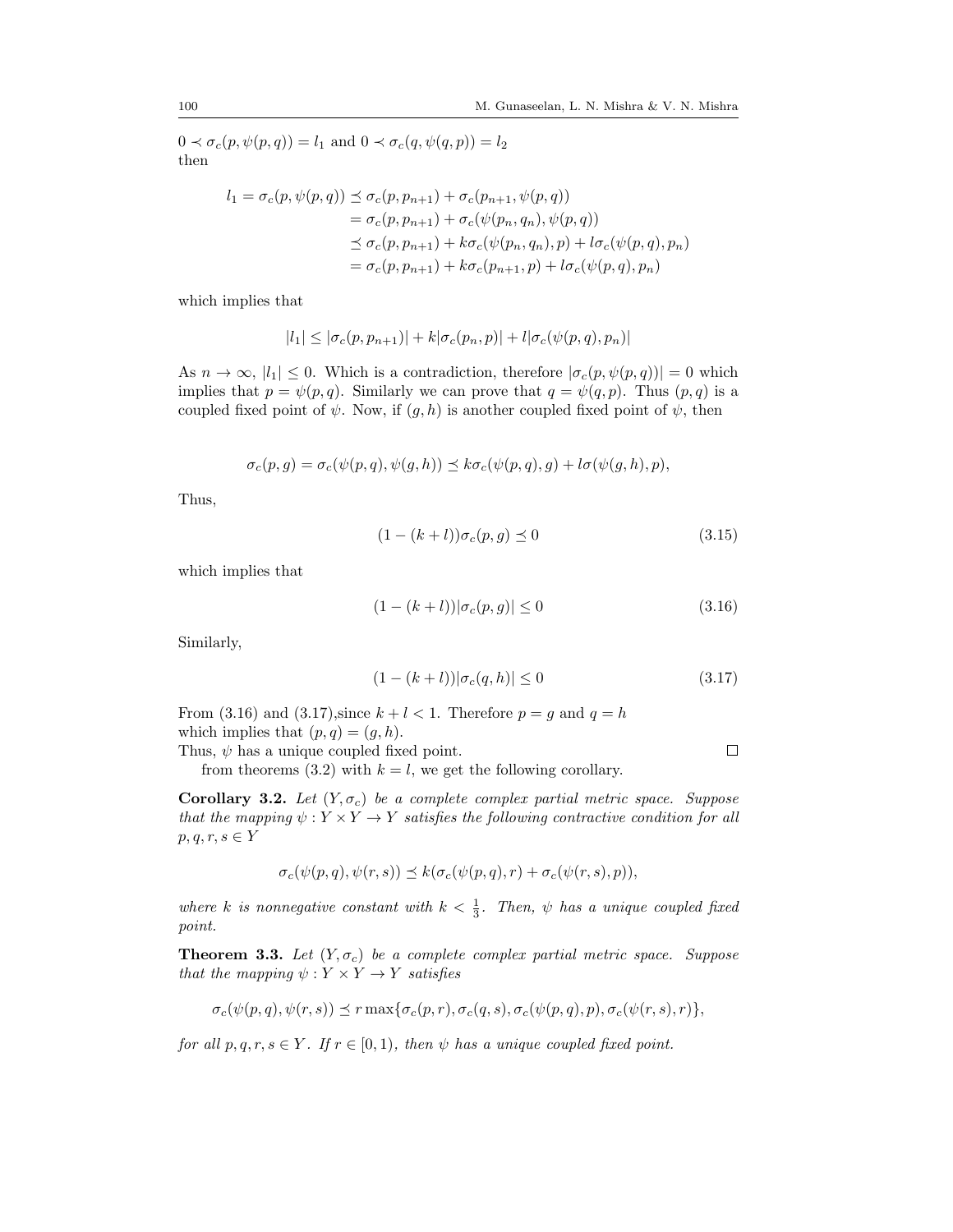**Proof.** Choose  $p_0, q_0 \in Y$  and set  $p_1 = \psi(p_0, q_0)$  and  $q_1 = \psi(q_0, p_0)$ . Continuing this process, set  $p_{n+1} = \psi(p_n, q_n)$  and  $q_{n+1} = \psi(q_n, p_n)$ . Then,

$$
\sigma_c(p_{n+1}, p_{n+2}) = \sigma_c(\psi(p_n, q_n), \psi(p_{n+1}, q_{n+1}))
$$
  
\n
$$
\leq r \max{\sigma_c(p_n, p_{n+1}), \sigma_c(q_n, q_{n+1}), \sigma_c(\psi(p_n, q_n), p_n)},
$$
  
\n
$$
\sigma_c(\psi(p_{n+1}, q_{n+1}), p_{n+1})
$$
  
\n
$$
= r \max{\sigma_c(p_n, p_{n+1}), \sigma_c(q_n, q_{n+1})},
$$
  
\n
$$
\sigma_c(p_{n+1}, p_n), \sigma_c(p_{n+2}, p_{n+1})
$$
  
\n
$$
\leq r \max{\sigma_c(p_n, p_{n+1}), \sigma_c(q_n, q_{n+1})},
$$

which implies that

<span id="page-8-0"></span>
$$
|\sigma_c(p_{n+1}, p_{n+2})| \le r \max\{|\sigma_c(p_n, p_{n+1})|, |\sigma_c(q_n, q_{n+1})|\}.
$$
 (3.18)

Similarly, one can prove that

<span id="page-8-1"></span>
$$
|\sigma_c(q_{n+1}, q_{n+2})| \le r \max\{|\sigma_c(q_n, q_{n+1})|, |\sigma_c(p_n, p_{n+1})|\}.
$$
 (3.19)

From [\(3.18\)](#page-8-0) and [\(3.19\)](#page-8-1), we get

$$
\max\{|\sigma_c(p_{n+1}, p_{n+2})|, |\sigma_c(q_{n+1}, q_{n+2})|\} \le r \max\{|\sigma_c(q_n, q_{n+1})|, |\sigma_c(p_n, p_{n+1})|\}.
$$
\n(3.20)

Continuing this process, we get

$$
\max\{|\sigma_c(p_n, p_{n+1})|, |\sigma_c(q_n, q_{n+1})|\} \le r \max\{|\sigma_c(q_{n-1}, q_n)|, |\sigma_c(p_{n-1}, p_n)|\}
$$
  

$$
\le r^2 \max\{|\sigma_c(q_{n-2}, q_{n-1})|, |\sigma_c(p_{n-2}, p_{n-1})|\}
$$
  

$$
\vdots
$$
  

$$
\le r^n \max\{|\sigma_c(q_0, q_1)|, |\sigma_c(p_0, p_1)|\}.
$$

As  $n \to \infty$ ,

$$
\lim_{n\to\infty} \max\{|\sigma_c(p_n, p_{n+1})|, |\sigma_c(q_n, q_{n+1})|\} = 0.
$$

Therefore,

$$
\lim_{n \to \infty} |\sigma_c(p_n, p_{n+1})| = 0,\tag{3.21}
$$

$$
\lim_{n \to \infty} |\sigma_c(q_n, q_{n+1})| = 0 \tag{3.22}
$$

For each  $n > m$ , we have

$$
\sigma_c(p_n, p_m) \preceq \sigma_c(p_n, p_{n-1}) + \sigma_c(p_{n-1}, p_{n-2}) - \sigma_c(p_{n-1}, p_{n-1}) \n+ \sigma_c(p_{n-2}, p_{n-3}) + \sigma_c(p_{n-3}, p_{n-4}) - \sigma_c(p_{n-3}, p_{n-3}) \n+ \cdots + \sigma_c(p_{m+2}, p_{m+1}) + \sigma_c(p_{m+1}, p_m) - \sigma_c(p_{m+1}, p_{m+1}) \n\preceq \sigma_c(p_n, p_{n-1}) + \sigma_c(p_{n-1}, p_{n-2}) + \cdots + \sigma_c(p_{m+1}, p_m)
$$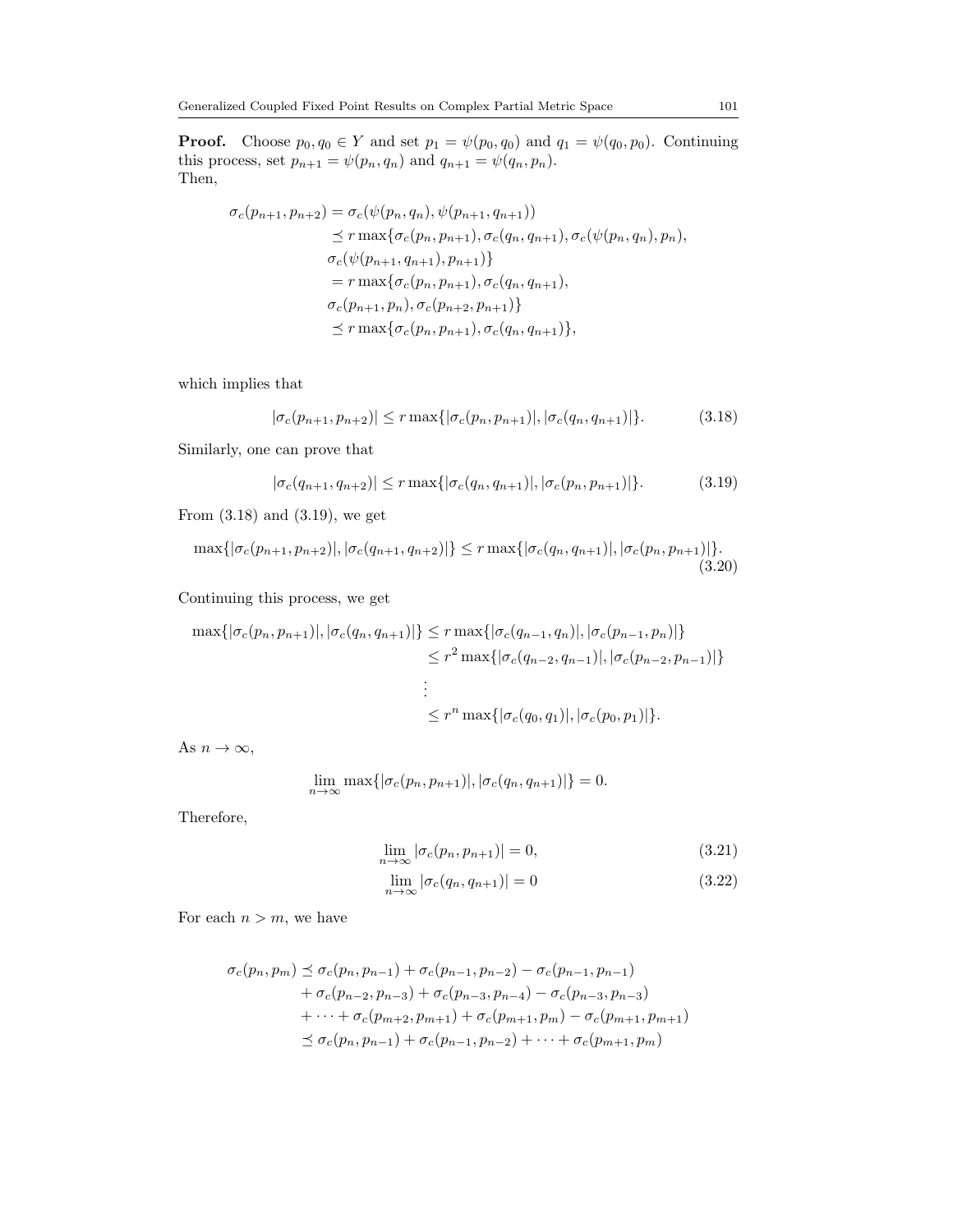which implies that

$$
|\sigma_c(p_n, p_m)| \leq |\sigma_c(p_n, p_{n-1})| + |\sigma_c(p_{n-1}, p_{n-2})| + \cdots + |\sigma_c(p_{m+1}, p_m)|.
$$

Therefore,

$$
|\sigma_c(p_n, p_m)| \le r^n \max\{|\sigma_c(q_0, q_1)|, |\sigma_c(p_0, p_1)|\}.
$$

As  $n, m \to \infty$ ,

$$
\lim_{n \to \infty} |\sigma_c(p_n, p_m)| = 0.
$$

Similarly, one can prove that

$$
|\sigma_c(q_n, q_m)| \leq |\sigma_c(q_n, q_{n-1})| + |\sigma_c(q_{n-1}, q_{n-2})| + \cdots + |\sigma_c(q_{m+1}, q_m)|,
$$
  

$$
|\sigma_c(q_n, q_m)| \leq r^n \max\{|\sigma_c(q_0, q_1)|, |\sigma_c(p_0, p_1)|\},
$$
  

$$
\lim_{n \to \infty} |\sigma_c(q_n, q_m)| = 0.
$$

which implies that  $\{p_n\}$  and  $\{q_n\}$  are Cauchy sequences in  $(Y, \sigma_c)$ .

Since the partial metric space  $(Y, \sigma_c)$  is complete, there exist  $p, q \in Y$  such that  ${p_n} \rightarrow p$  and  $q_n \rightarrow q$  as  $n \rightarrow \infty$  and  $\sigma_c(p,p) = \lim_{n \to \infty} \sigma_c(p,p_n) =$  $\lim_{n,m\to\infty} \sigma_c(p_n, p_m) = 0$ ,  $\sigma_c(q, q) = \lim_{n\to\infty} \sigma_c(q, q_n) = \lim_{n,m\to\infty} \sigma_c(q_n, q_m) = 0$ . We now show that  $p = \psi(p, q)$ . Now

$$
\sigma_c(p, \psi(p, q)) \preceq \sigma_c(p, p_{n+1}) + \sigma_c(p_{n+1}, \psi(p, q))
$$
  
\n
$$
= \sigma_c(p, p_{n+1}) + \sigma_c(\psi(p_n, q_n), \psi(p, q))
$$
  
\n
$$
\preceq \sigma_c(p, p_{n+1}) + r \max\{\sigma_c(p_n, p), \sigma_c(q_n, q), \sigma_c(\psi(p_n, q_n), p_n),
$$
  
\n
$$
\sigma_c(\psi(p, q), p)\}
$$
  
\n
$$
= \sigma_c(p, p_{n+1}) + r \max\{\sigma_c(p_n, p), \sigma_c(q_n, q), \sigma_c(p_{n+1}, p_n, \sigma_c(\psi(p, q), p)\},
$$

which implies that

$$
|\sigma_c(p, \psi(p,q))| \leq |\sigma_c(p, p_{n+1})| + r \max\{|\sigma_c(p_n, p)|, |\sigma_c(q_n, q)|, |\sigma_c(p_{n+1}, p_n)|, |\sigma_c(p, q)|, |\sigma_c(p, q)|, \sigma_c(p, q) \}
$$

As  $n \to \infty$ ,  $|\sigma_c(p, \psi(p,q))| \leq r |\sigma_c(\psi(p,q), p)|$ . Since  $r \in [0, 1)$ , therefore  $|\sigma_c(p, \psi(p, q))| = 0 \implies p = \psi(p, q)$ . Similarly we can prove that  $q = \psi(q, p)$ . Thus  $(p, q)$  is a coupled fixed point of  $\psi$ . Now, if  $(q, h)$  is another coupled fixed point of  $\psi$ , then

$$
\sigma_c(p,g) = \sigma_c(\psi(p,q), \psi(g,h)) \le r \max\{\sigma_c(p,g), \sigma_c(q,h), \sigma_c(\psi(p,q),p), \sigma_c(\psi(g,h),g)\}
$$
  

$$
\le r \max\{\sigma_c(p,g), \sigma_c(q,h), \sigma_c(p,p), \sigma_c(g,g)\},
$$

Since  $\sigma_c(p, p) \preceq \sigma_c(p, g)$  and  $\sigma_c(g, g) \preceq \sigma_c(p, g)$ , we have

$$
\sigma_c(p, g) \preceq r \max\{\sigma_c(p, g), \sigma_c(q, h)\}\
$$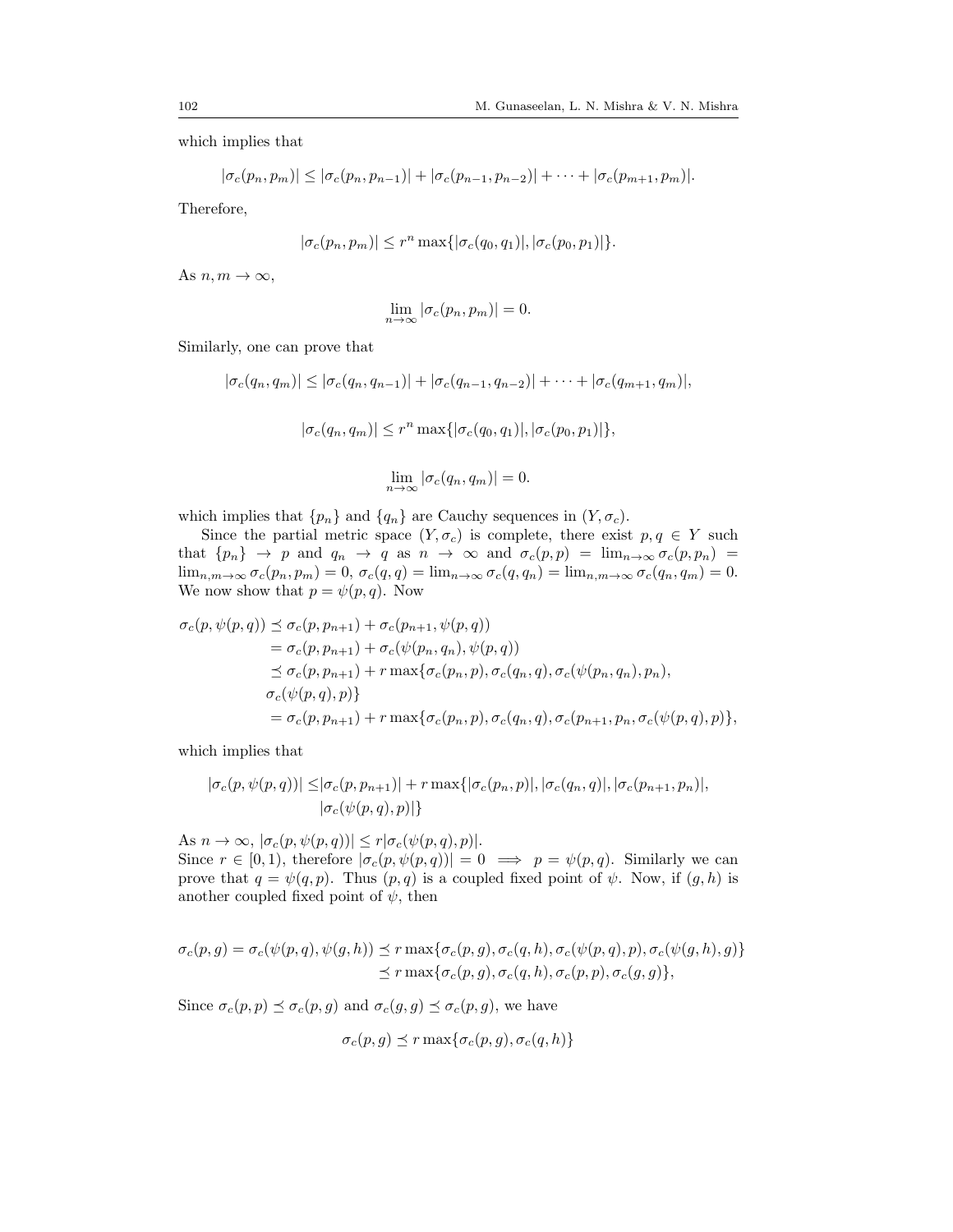$$
|\sigma_c(p,g)| \le r \max\{|\sigma_c(p,g)|, |\sigma_c(q,h)|\}.
$$
\n(3.23)

Similarly, we can prove

$$
|\sigma_c(q, h)| \le r \max\{|\sigma_c(p, g)|, |\sigma_c(q, h)|\}.
$$
\n(3.24)

From  $(3.23)$  and  $(3.24)$ , we have

$$
\max\{|\sigma_c(p,g)|, |\sigma_c(q,h)|\} \le r \max\{|\sigma_c(p,g)|, |\sigma_c(q,h)|\}\tag{3.25}
$$

Since  $r < 1$ , we have  $\max\{|\sigma_c(p,g)|, |\sigma_c(q,h)|\} = 0$  which implies that  $\sigma_c(p,g) = 0$ and  $\sigma_c(q, h) = 0$ . Therefore  $p = g$  and  $q = h$  which implies that  $(p, q) = (g, h)$ . Thus,  $\psi$  has a unique coupled fixed point.  $\Box$ 

Corollary 3.3. Let  $(Y, \sigma_c)$  be a complete complex partial metric space. Suppose that the mapping  $\psi: Y \times Y \to Y$  satisfies

$$
\sigma_c(\psi(p,q),\psi(r,s)) \preceq a \sigma_c(p,r) + b \sigma_c(q,s) + c \sigma_c(\psi(p,q),p) + d \sigma_c(\psi(r,s),r),
$$

for all  $p, q, r, s \in Y$  with  $a, b, c, d \in [0, 1)$ , then  $\psi$  has a unique coupled fixed point.

**Proof.** The proof follows from Theorem [3.3.](#page-7-2) Note that

$$
a\sigma_c(p,r) + b\sigma_c(q,s) + c\sigma_c(\psi(p,q),p) + d\sigma_c(\psi(r,s),r) \le (a+b+c+d)
$$
  

$$
\max{\sigma_c(p,r), \sigma_c(q,s), \sigma_c(\psi(p,q),p), \sigma_c(\psi(r,s),r)}
$$

 $\Box$ 

**Example 3.2.** Let  $Y = [0, \infty)$  endowed with the usual complex partial metric  $\sigma_c: Y \times Y \to [0, \infty)$  defined by  $\sigma_c(p,q) = \max\{p,q\}(1+i)$ . The complex partial metric space  $(Y, \sigma_c)$  is complete because  $(Y, \sigma_c^t)$  is complete. Indeed, for any  $p, q \in Y$ 

$$
\sigma_c^t = 2\sigma_c(p, r) - \sigma_c(p, p) - \sigma_c(r, r)
$$
  
= 2 max{p, q}(1 + i) - (p + ip) - (q + iq)  
= |p - q| + i|p - q|.

Thus,  $(Y, \sigma_c)$  is the Euclidean complex metric space which is complete. Consider the mapping  $\psi \colon Y \times Y \to Y$  defined by  $\psi(p,q) = \frac{|p-q|}{2}$ . For any  $p,q,g,h \in Y$  we have

$$
\sigma_c(\psi(p,q), \psi(g, h)) = \frac{1}{2} \max\{|p-q|, |g-h|\}(1+i)
$$
  
=  $\frac{1}{2} \max\{p-q, q-p, g-h, h-g\}(1+i)$   
 $\leq \frac{1}{2} \max\{p, q, g, h\}(1+i)$   
=  $\frac{1}{2} \max\{\sigma_c(p, g), \sigma_c(q, h)\}$   
 $\leq \frac{1}{2} \max\{\sigma_c(p, g), \sigma_c(q, h), \sigma_c(\psi(p, q), p), \sigma_c(\psi(g, h), g)\}.$ 

Thus,  $\psi$  has a unique coupled fixed point. Here,  $(0, 0)$  is the unique fixed point of  $\psi$ .

<span id="page-10-1"></span><span id="page-10-0"></span>